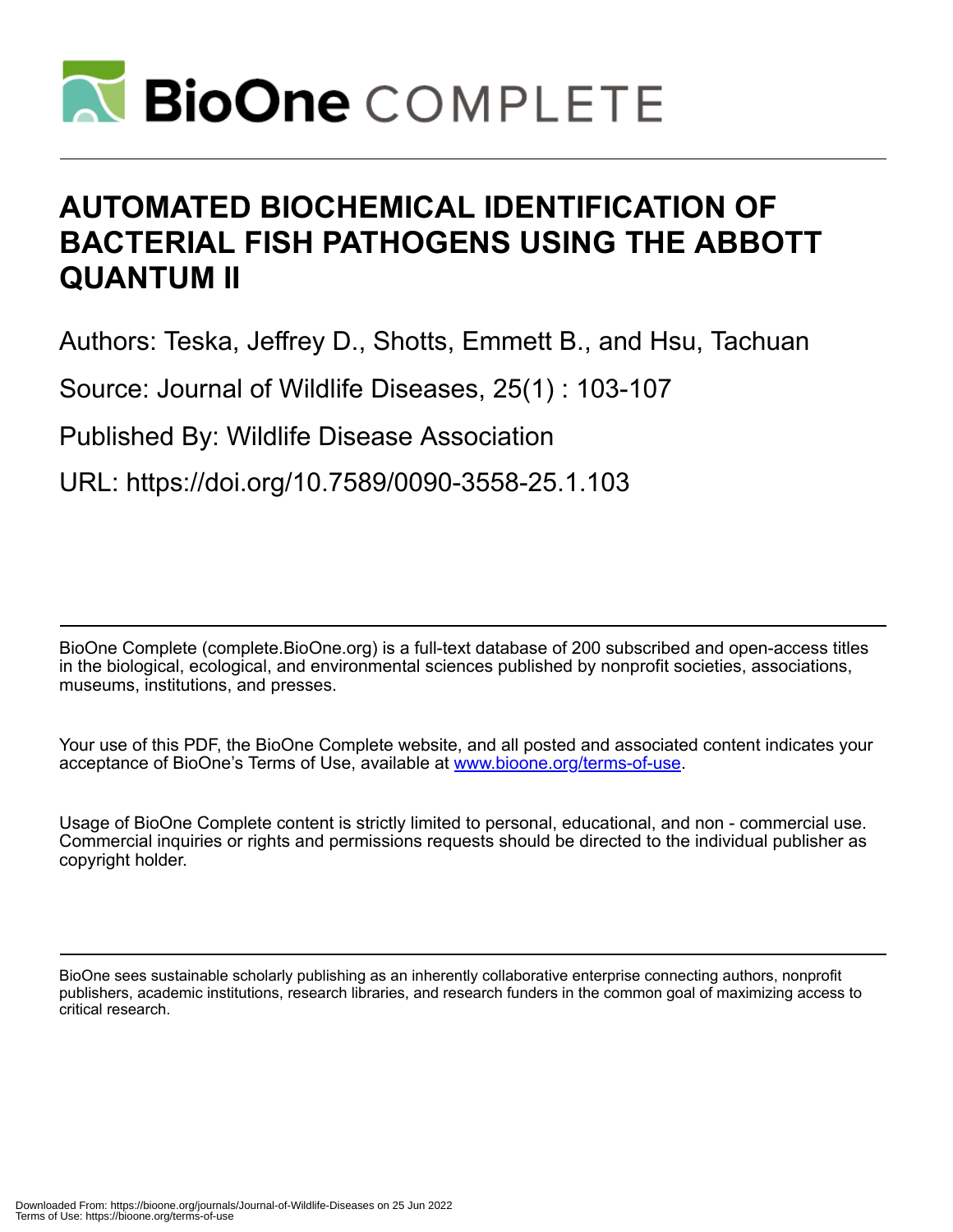# **AUTOMATED BIOCHEMICAL IDENTIFICATION OF BACTERIAL FISH PATHOGENS USING THE ABBOTT QUANTUM II**

# Jeffrey D. Teska,' Emmett B. Shotts,' and Tachuan Hsu<sup>2</sup>

Department of Medical Microbiology, College of Veterinary Medicine, The University of Georgia, Athens, Georgia 30602, USA

**<sup>2</sup>** Rhone Merieux, Inc., 117 Rowe Rd., Athens, Georgia 30601, USA

ABSTRACT: The Quantum II, originally designed by Abbott Diagnostics for automated rapid identification of members of Enterobacteriaceae, was adapted for the identification of bacterial fish pathogens. The instrument operates as a spectrophotometer at a wavelength of 492.600 nm. A sample cartridge containing 20 inoculated biochemical chambers is inserted in the path of the analyzing beam. Reactions are converted into a 7-digit octal biocode, relayed via a sensor to the memory module, and compared to biocodes preprogrammed in the memory. An identification is then printed. Presently, the Quantum IIis capable of identifying human strains of *Aeromonas hydrophila* and *Edwardsiella tarda.* This study was initiated to determine the feasibility of ex panding the use of the Quantum II to include identification of bacterial fish pathogens. Ten to 50 isolates of *Edwardsiella ictaluri, Serratia liquefaciens, Yersinia ruckeri, Aeromonas hydrophila,* typical *Aeromonas salmonicida,* and atypical *Aeromonas salrnonicida* were utilized to determine optimal incubation conditions, relative stability of the biochemicals, and ability to obtain consistent biocode numbers.

After sorting the octal biocodes from the 169 isolates into groupings using a cluster analysis technique, it was shown by a Chi-square goodness of fit test that isolates of a given species were sorted into the same cluster group at a frequency of at least 99%. Results of this study illustrate the usefulness of the Quantum II BID system for the identification of bacterial fish pathogens not contained within the system's memory module.

*Key words:* Abbott Quantum II, automated bacterial identification, octal biocodes, bacterial fish pathogens, biochemical tests, experimental study.

## **INTRODUCTION**

Automated identification systems for bacterial pathogens are currently available for human medical applications. Similar methods, however, are lacking for the rapid identification of bacterial fish pathogens. Rapid identification of fish pathogens in the genera *Aeromonas, Edwardsiella, Serratia,* and *Yersinia* is highly desirable to facilitate prompt treatment of infected fish in order to reduce stock mortality. From an economical and management standpoint, it is important to develop new methodologies for the rapid identification of fish pathogens. Therefore, it was the intent of this study to ascertain the possible adaptation of an automated system, the Quantum II, for use in identifying common fish pathogens.

The Quantum II bacterial identification system (BID) is an automated identification instrument manufactured by Abbott's Diagnostic Division (Irving, Texas 75015, USA). The instrument is capable of rapid

**identification** of commonly encountered human disease organisms, primarily mem bers of the Enterobacteriaceae, and some nonfermentative organisms. Identification is based upon a battery of 20 biochemical substrates contained within a plastic cartridge; following inoculation and incubation, the microorganism's identity is spectrophotometrically determined. By comparing the reaction profile to a probability matrix in a memory module, an identification of the organism along with a percent likelihood and an octal biocode number can be obtained. Fortunately, in the event of a "no identification," a re action profile and biocode number are still obtained. Utilizing these data, one can group isolates having similar biocode num bers. It is possible to build a database for identifying bacterial species not contained within the memory module if the biocodes for a particular set of isolates are reproducible and stable under similar incubation conditions.

The objective of this study was to de-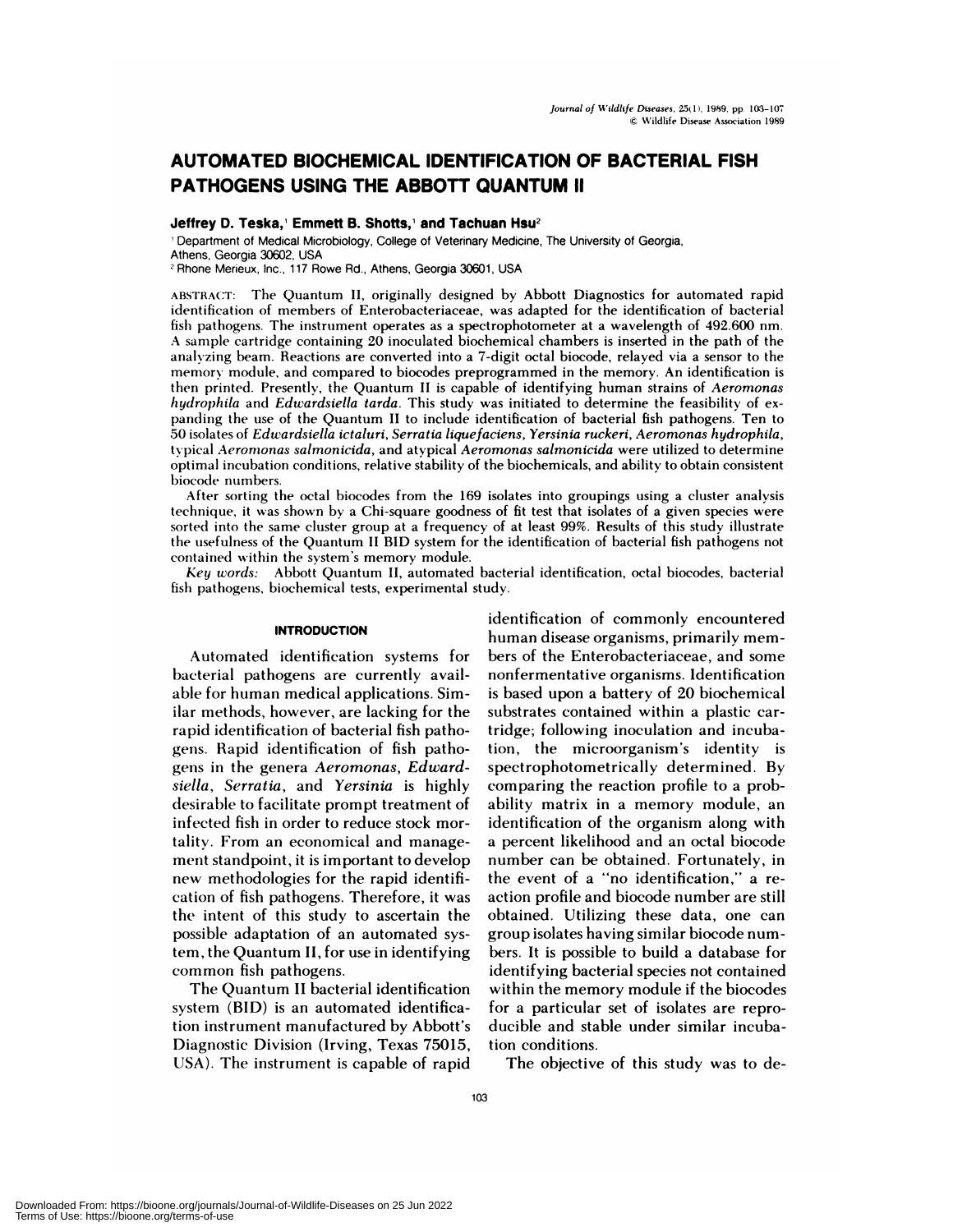termine the feasibility of constructing a database for the identification of com monly encountered cold and warm water bacterial fish pathogens. To achieve this goal, it was necessary to determine optimal incubation conditions for each organism and to analyze the biocodes to ascertain whether sufficient and stable differences existed to separate each isolate.

#### **MATERIALS AND METHODS**

A total of 169 clinical isolates of freshwater **bacterial** fish pathogens maintained in our laboratory's culture collection were used. Species used and biotypically identified by conventional means included 49 isolates of *Yersinia ruckeri,* 15 isolates of *Serratia liquefaciens,* 28 isolates **of** *Aeromonas hydrophila,* 60 isolates of *Edwardsiella ictaluri,* and 17 isolates, including both atypical and typical strains, of *Aeromonas salmonicida. Edwardsiella ictaluri* isolates included those cultured from fish of the genera *Ictalurus, Clarius,* and *Danio.* The regional distribution of isolates included the northwestern, midwestern, eastern, and southeastern United **States, Creat Britain,** and the Far East (Asia).

Isolates were subcultured to 5% bovine blood agar (BAP) and incubated at 30 C for 24 hr. After incubation, sample preparation consisted of picking well-isolated colonies and transferring them to a 5 ml sterile 0.85% saline blank. The final adjusted suspension was equivalent to a  $0.5$  McFarland (BaSO<sub>4</sub>) turbidity standard. The cytochrome oxidase reaction was determined from the BAP for each isolate.

The plastic chambers of the Quantum II BID cartridge each contain a lypholyzed biochemi cal substrate and appropriate pH indicator. From chamber 1 to 20, these include: glucose, lysine, ornithine, citrate, malonate, esculin, urea, adonitol, arabinose, inositol, lactose, mannose, rham nose, sorbitol, sucrose, xylose, arginine, indole, acetamide, and polymyxin B. Position 21 of the reaction profile is the oxidase reaction. The cartridge inoculation procedure followed manufacturer's recommendations (Quantum II Dual Wavelength Analyzer Operations Manual, Abbott Laboratories, Diagnostic Division, Irving, Texas 75015, USA). Briefly, the paper strip lining the cartridge top was perforated with the punch provided. Using a pre-calibrated pipettor, 200  $\mu$ l of the turbidity-adjusted bacterial suspension was dispensed into each of the 20 chambers. The top of the cartridge was sealed with an adhesive plastic strip designed with chamber 18 open to facilitate addition of Kovac's reagent for determination of indole. Following loading and sealing, each cartridge was placed under appropriate incubation conditions.

After the incubation period, the indole re action was determined by adding 50  $\mu$ l of Kovac's reagent to chamber 18 in each cartridge. Kovac's reagent was prepared by combining 5 g p-dimethylamino benzaldehyde (Eastman Ko dak Company, Rochester, New York 14650, USA), 75 ml n-amyl alcohol (J. T. Baker Chemical Company, Phillipsburg, New Jersey 08865, USA), and 25 ml concentrated hydrochloric acid (J. T. Baker Chemical Company, Phillipsburg, New Jersey 08865, USA). A pink to red color was recorded as a positive result. The results of both the indole and oxidase reactions were man ually entered into the instrument at the time of cartridge insertion.

The Quantum II functions as a spectrophotometer operating at a fixed wavelength of 492.600 nm. As the beam is directed through each chamber in turn, it is detected by a photocell, thus producing a reaction profile for the cartridge. Each reaction profile is applied to a probability matrix within the memory module. If the species identity has been programmed into the memory module, an identification, per cent likelihood, and biocode number will be printed. If no identification is obtained, a biocode number for each isolate is still calculated. The biocode is a numeric expression of the re action profile, with each digit representing a group of three biochemical tests. For each triplet, the first position is assigned the number 1, followed by the numbers 2 and 4 for the second and third positions, respectively. If only position 1 of a given triplet is positive, then the octal digit is recorded as 1. If positions 1 and 2 are positive, then the octal digit is  $3(1+2)$ . If all positions are positive the assigned octal digit is  $7(1+2+4)$ . For each triplet, there are eight possible digits (0 to 7) which can be assigned.

Each species of bacterial fish pathogen had an optimal incubation temperature which was defined as that temperature which resulted in good growth. Optimal incubation time was as certained by determining the stability of the reaction profile and biocode number by re peated examination for 72 to 96 hr. Representative isolates of the various species were ex amined using the **BID at** time intervals of 5, 24, 48, and 72 hr. The shortest incubation time which resulted in completed reactions with no subsequent changes in the reaction profile at a later time was defined as the optimal incubation time (Table 1).

All octal biocodes were sorted into groups using a cluster analysis program (SAS; SAS Institute Inc., Gary, North Carolina 27511, USA. The cluster analysis program utilized Ward's method-a hierarchial clustering algorithm. In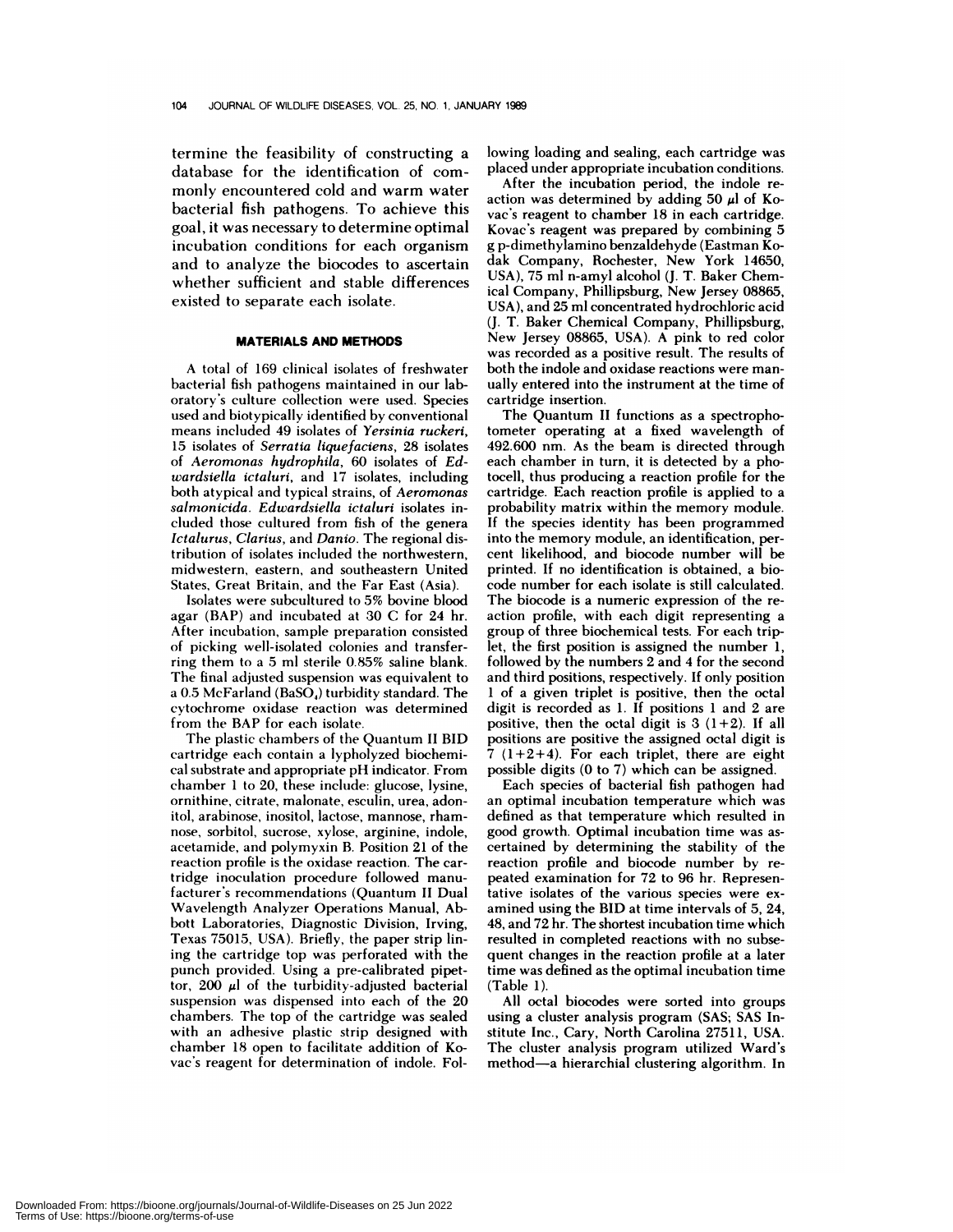| <b>Species</b>                     | Time<br>(hr) | Temperature<br>(C) |
|------------------------------------|--------------|--------------------|
| Aeromonas hydrophila               | 5            | 37                 |
| Aeromonas salmonicida <sup>2</sup> | 72           | 20                 |
| Edwardsiella ictaluri              | 24           | 30                 |
| Serratia liquefaciens              | 48           | 30                 |
| Yersinia ruckeri                   | 48           | 30                 |

TABLE 1. Optimal incubation conditions for the various species of fish pathogens.

Both typical and atypical isolates.

Ward's method the distance between two clusters is the sum of squares between two clusters summed across all the variables. Using the established criteria of placing like species in the same sorted grouping at least 99% of the time, the data were analyzed by a Chi-square good ness of fit test.

# **RESULTS**

Optimal incubation time and temperatures for each species of pathogen were determined and tabulated (Table 1). At temperatures of 37 C, the incubation time is 5 hr. This reflects conditions under which the instrument was designed. As the temperature is decreased to 30 C the incubation time is extended to 24 or 48 hr. For both *S. liquefaciens* and *Y. ruckeri* the re actions in the cartridge were incomplete at 24 hr but resulted in stable biocodes at 48 hr. For *E. ictaluri* very little change in the number sequence resulted after extending the incubation time from 24 to 48 hr. Due to the low growth temperature used for *A. salmonicida* the time was extended to 72 hr.At this temperature no significant dehydration occurred in the cartridge chambers, even for the extended period.

The biocode numbers from all 169 isolates were sorted into five groups by a cluster analysis (Table 2). Using a Chi-square goodness of fit test with our established criteria of like species being placed in the same cluster group at least 99% of the time, all species used in this study met the criteria. For example, in cluster group one *(Y. ruckeri)* the  $x^2$  was 0.5 (df = 1, *P* > 0.05). In cluster group three, all *Aero monas hydrophila* were grouped without distinction as to virulent or nonvirulent strains. Similarily, cluster group five provided no subgroupings for typical and atypical *Aeromonas salmonicida.*

Table 3 illustrates the most frequently occurring octal digit for each triplet of biochemicals. The higher the percent oc currence of a digit, the more stable the triplet. By combining the most frequently occurring digit for each triplet, a theoretical optimum biocode was determined for each organism. Commonly occurring biocode numbers were tabulated in order of decreasing frequency for comparison with those numbers obtained in Table 3.

## **DISCUSSION**

The most significant finding in this study was that common fish pathogens could be grouped into species-specific groups based on the BID biocodes. Even with observed intraspecies variations (i.e., one or more digits differing from the optimal biocode), Chi-square goodness of fit test showed that like species were placed in the same group-

TABLE 2. Results of the cluster analysis between biocode numbers and species groupings.

| <b>Species</b>        |              | 2         | З         |           |           |
|-----------------------|--------------|-----------|-----------|-----------|-----------|
| Yersinia ruckeri      | 49 $(100\%)$ |           |           |           |           |
| Serratia liquefaciens |              | 15 (100%) |           |           |           |
| Aeromonas hydrophila  |              |           | 28 (100%) |           |           |
| Edwardsiella ictaluri |              |           |           | 60 (100%) |           |
| Aeromonas salmonicida |              |           |           |           | 17 (100%) |

'Number of isolates in each group.

'Percentage of isolates of a particular species sorted into each cluster group.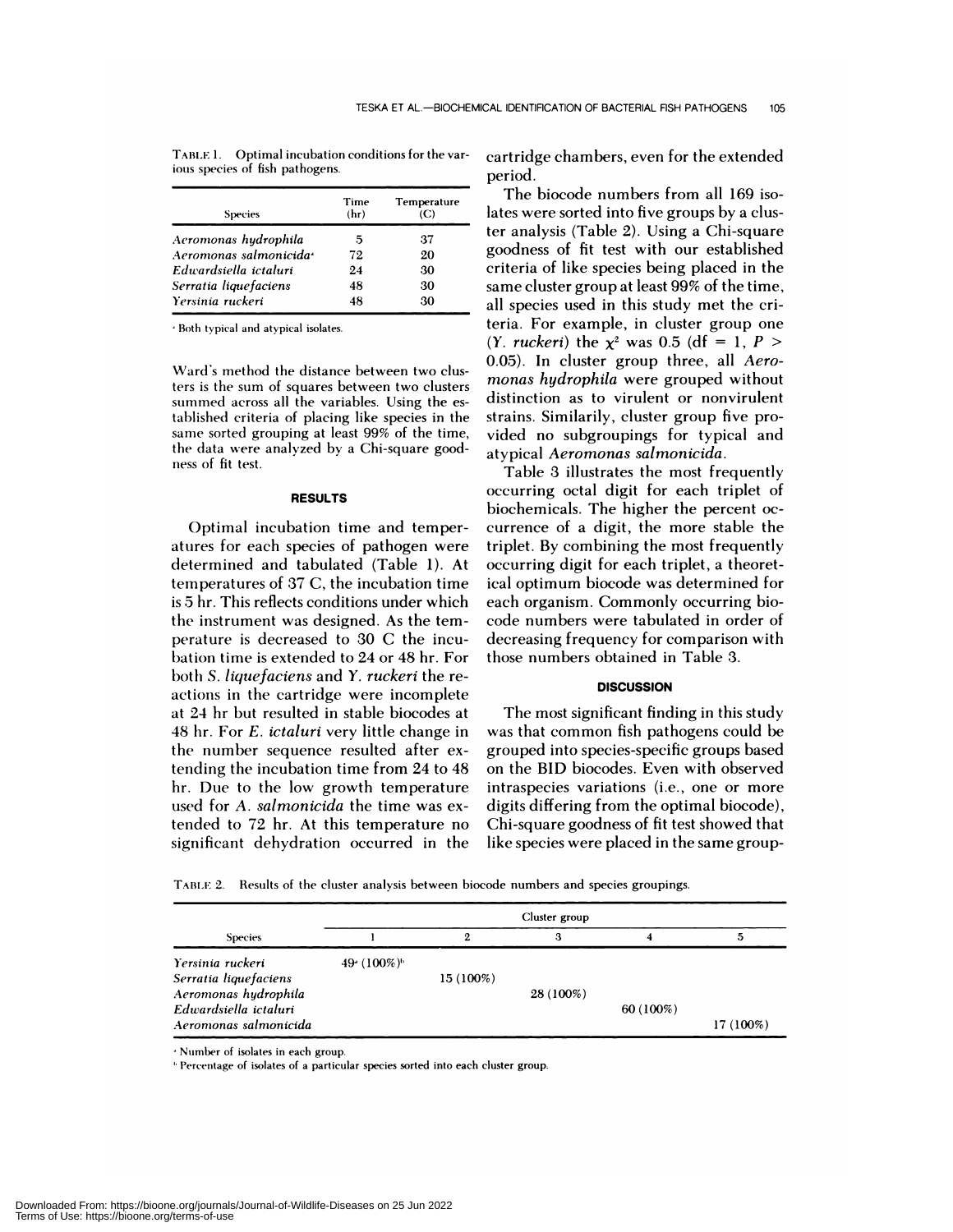|                       | Biochemical triplet <sup>*</sup> |            |            |            |            |         |            |
|-----------------------|----------------------------------|------------|------------|------------|------------|---------|------------|
| <b>Species</b>        | <b>GLO</b>                       | <b>CME</b> | <b>UAA</b> | <b>ILM</b> | <b>RSS</b> | XAI     | <b>APO</b> |
| Yersinia ruckeri      | 7 (100)                          | 1(89.8)    | 1(38.7)    | 4(100)     | 0(61.2)    | 2(91.8) | 0(32.7)    |
| Serratia liquefaciens | 7 (100)                          | 5(100)     | 5(100)     | 5(66.7)    | 6(100)     | 3(73.3) | 0(60)      |
| Edwardsiella ictaluri | 3(56.7)                          | 1(93.3)    | 1(51.7)    | 0(100)     | 0(100)     | 2(83.4) | 2(78.3)    |
| Aeromonas hudrophila  | 1(68.4)                          | 4(89.5)    | 4(36.8)    | 4(63.2)    | 6(42.1)    | 6(73.7) | 4(73.7)    |
| Aeromonas salmonicida | 7(70.6)                          | 3(76.5)    | 1(100)     | 1(100)     | 0(94.1)    | 6(70.6) | 7(82.4)    |

TABLE 3. Most common octal digits and their % frequencies occurring at each biochemical triplet for each species grouping.

GLO-glucose. lysine, ornithine; CME-citrate, malonate, esculin; UAA-urea, adonitol, arabinose; ILM-inositol, lactose, mannitol; RSS-rhamnose, sorbitol, sucrose; XAI-xylose, arginine, indole; APO-acetamide, polymyxin B, oxidase.

ing at least 99% of the time. Because of this, one can identify organisms which are not programmed into the memory module. A biocode obtained for a particular clinical isolate can be compared with a list of theoretical biocodes for common patho**gens as obtained in the database in this study.**

The seven digit biocodes from each of the five cluster groupings were used to calculate a theoretical biocode for each of the species. These calculations were based on the frequency of octal digits occurring for each triplet (Table 3). The digit with the highest percent frequency occurring for a given triplet was assigned as the optimal number for that triplet. As an example, all 49 isolates of *Y. ruckeri* had 7 at the first triplet (i.e., consisting of positive reactions for glucose, lysine, and ornithine). Therefore 7 was selected as the optimal digit at that triplet for that species. For *A. salmonicida* the digit occurring at the highest frequency for the first triplet was 7 (i.e., 70.6% of the 17 isolates had 7 as the first triplet digit). Therefore 7 was selected as the optimal digit for that triplet and species. Optimal digits at respective triplets for all species were calculated in a similar man ner (Table 3). These artificially derived digits were compared to observed biocodes (Table 4). It can be seen that the theoretical biocode based on triplet frequencies was not always experimentally observed in high frequency. This was due to variations existing among isolates of a given species with respect to utilization of particular biochemical substrates. For exam pie, Y. *ruckeri* isolates differing only in ability to utilize sorbitol resulted in two different biocodes; one number matching the theoretical biocode and the other deviating by one digit. As the number of variable reactions for a given species increases, the chances of the experimental biocode matching the theoretical biocode decrease.

Very few biochemical substrates appeared to be unstable at the incubation conditions used in this study. The least stable reactions were hydrolysis of urea (chamber number 7) and arginine dihydrolase (chamber number 17). Murray et al. (1984) have previously reported unstability of urea and arginine along with inhibition of polymyxin B and esculin. Other previously reported unstable reactions include acetamide, malonate and polymyxin B (Pfaller et al., 1986).

Biochemical results which deviated from the expected for *Edwardsiella ictaluri* included ornithine, citrate and urea. The octal digit for the first triplet containing glucose, lysine and ornithine changed from 3 to 7 with time. This was due to changes in chamber number 3. At 24 hr each of the two digits appeared an approximately equal number of times: 3 at 57% and 7 at 43%. Therefore, it was concluded that at a specific time interval, either 3 or 7 was an acceptable digit. If the cartridge is allowed to incubate for 48 hr, this digit will be a7 (i.e.,at 48 hr, ornithine is positive for 100% of the isolates). For *Serratia ii-*